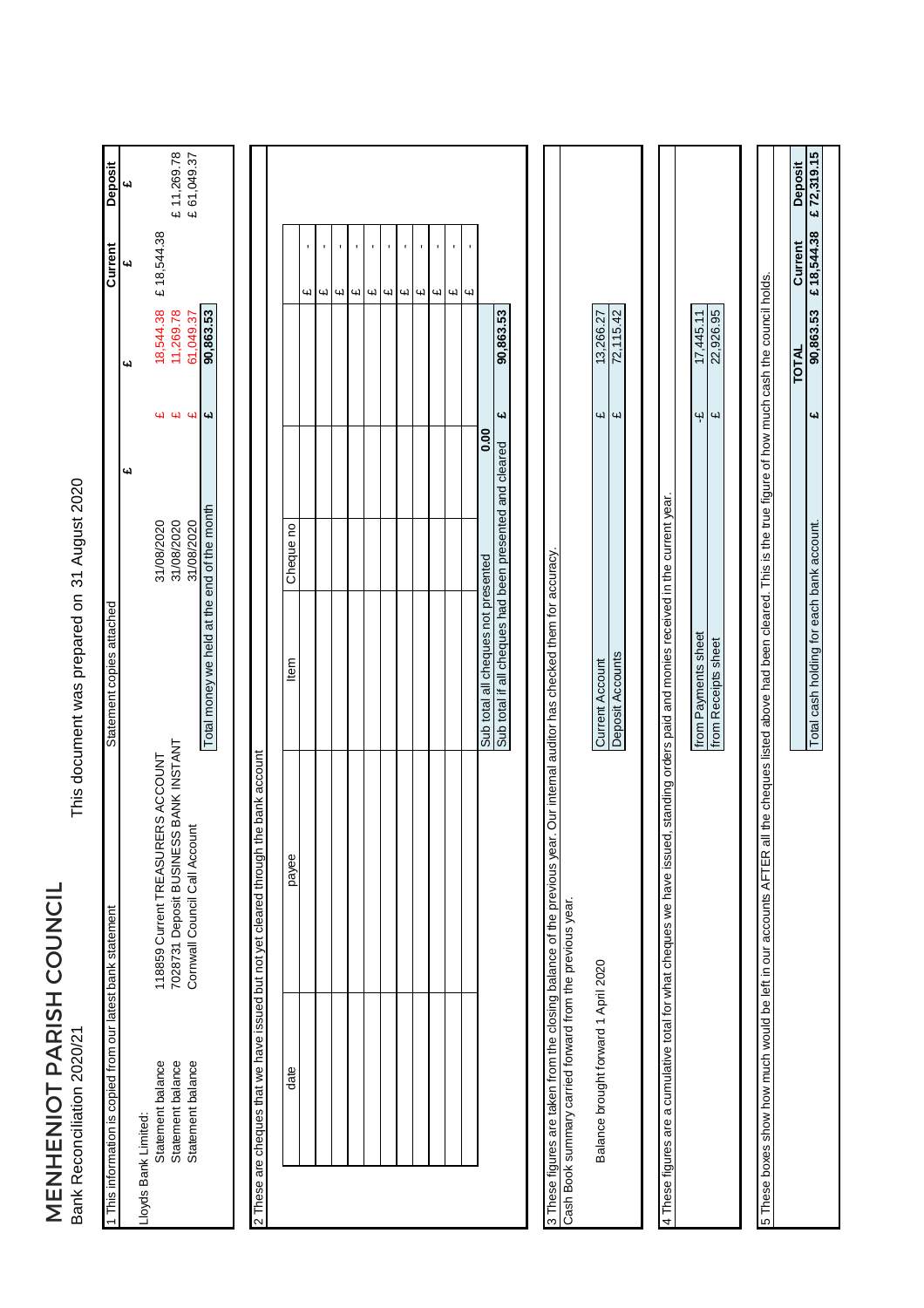

Menheniot Parish Council LAMBEST COTTAGE **MENHENIOT** LISKEARD CORNWALL **PL14 3RE** 

**TREASURERS ACCOUNT** 

#### Your Account

**Sort Code** 30-95-08 **Account Number** 00118859

01 August 2020 to 31 August 2020

| Money In  | £10.000.00 | Balance on 01 August 2020 | £9.664.69  |
|-----------|------------|---------------------------|------------|
| Money Out | £1.120.31  | Balance on 31 August 2020 | £18.544.38 |

# **Your Transactions**

| Date      | <b>Description</b>                   | <b>Type</b> | Money In $(E)$ | Money Out $(E)$ | Balance (£) |
|-----------|--------------------------------------|-------------|----------------|-----------------|-------------|
| 03 Aug 20 | PENNON WATER SRVCS<br>2060838401     | DD          |                | 20.44           | 9,644.25    |
| 03 Aug 20 | PENNON WATER SRVCS<br>2100066601     | DD          |                | 123.89          | 9,520.36    |
| 11 Aug 20 | <b>CORNWALL COUNCIL</b><br>800140166 | <b>BGC</b>  | 10,000.00      |                 | 19,520.36   |
| 12 Aug 20 | <b>JOHN'S JANITORIAL</b>             | <b>BP</b>   |                | 13.98           | 19,506.38   |
| 20 Aug 20 | <b>PRYDIS</b>                        | <b>BP</b>   |                | 114.00          | 19,392.38   |
| 21 Aug 20 | <b>JOHN HESKETH</b>                  | <b>BP</b>   |                | 547.80          | 18,844.58   |
| 21 Aug 20 | <b>KYLEIGH NEWBOULD</b>              | <b>BP</b>   |                | 174.40          | 18,670.18   |
| 21 Aug 20 | HMRC - ACCOUNTS OF                   | <b>BP</b>   |                | 125.80          | 18,544.38   |

## **Transaction types**

|            | <b>BGC</b> Bank Giro Credit | BP . | <b>Bill Payments</b>                             |     | <b>CHG</b> Charge            |     | <b>CHQ</b> Cheque             |
|------------|-----------------------------|------|--------------------------------------------------|-----|------------------------------|-----|-------------------------------|
|            | <b>COR</b> Correction       |      | <b>CPT</b> Cashpoint                             | DD. | Direct Debit                 |     | <b>DEB</b> Debit Card         |
|            | <b>DEP</b> Deposit          |      | <b>FEE</b> Fixed Service                         |     | <b>FPI</b> Faster Payment In |     | <b>FPO</b> Faster Payment Out |
| <b>MPI</b> | Mobile Payment In           |      | <b>MPO</b> Mobile Payment Out <b>PAY</b> Payment |     |                              | SO. | Standing Order                |
|            | <b>TFR</b> Transfer         |      |                                                  |     |                              |     |                               |

Lloyds Bank plc. Registered Office: 25 Gresham Street, London EC2V 7HN. Registered in England and Wales no. 2065. Authorised by the<br>Prudential Regulation Authority and regulated by the Financial Conduct Authority and the P Registration Number 119278.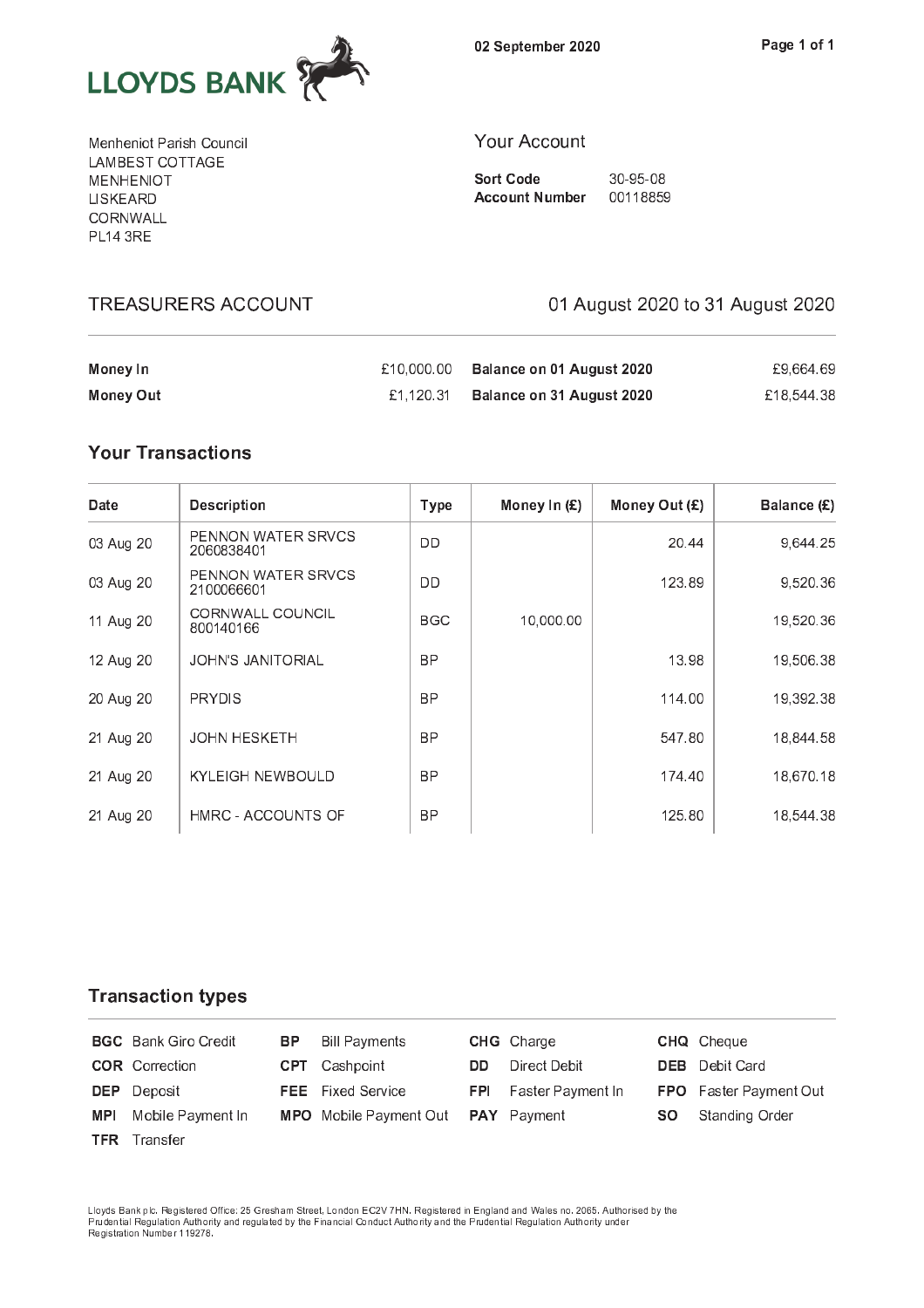

### **BUS BANK INSTANT Statement**

Printed: 02 September 2020

**Menheniot Parish Council** Sort code 30-95-08 Account number 07028731 LAMBEST COTTAGE<br>MENHENIOT LISKEARD CORNWALL **PL14 3RE** 

The data shown on your statement was correct at the time of printing. Please remember, this isn't an official bank copy.

Please check your statement. If you think that something looks incorrect, please call us on 0345 072 5555 Monday to Friday, 7:00am -8:00pm; Saturday, 9:00am - 2:00pm (+44 (0) 1733 347 338, from outside the UK). Or Textphone 0345 601 6909.

| Date      | Description                        | Type       | In $(E)$ | Out $(E)$ | Balance (£) |
|-----------|------------------------------------|------------|----------|-----------|-------------|
| 10 Aug 20 | <b>INTEREST (GROSS)</b>            |            | 0.40     |           | 11269.78    |
| 09 Jul 20 | <b>INTEREST (GROSS)</b>            |            | 0.46     |           | 11269.38    |
| 09 Jun 20 | <b>INTEREST (GROSS)</b>            |            | 0.45     |           | 11268.92    |
| 11 May 20 | <b>INTEREST (GROSS)</b>            |            | 0.49     |           | 11268.47    |
| 09 Apr 20 | <b>INTEREST (GROSS)</b>            |            | 0.71     |           | 11267.98    |
| 27 Mar 20 | MENHENIOT PARISH C 309508 00118859 | <b>TFR</b> |          | 10000.00  | 11267.27    |
| 09 Mar 20 | <b>INTEREST (GROSS)</b>            |            | 0.82     |           | 21267.27    |
| 10 Feb 20 | <b>INTEREST (GROSS)</b>            |            | 0.93     |           | 21266.45    |
| 09 Jan 20 | <b>INTEREST (GROSS)</b>            |            | 0.90     |           | 21265.52    |
| 09 Dec 19 | <b>INTEREST (GROSS)</b>            |            | 0.82     |           | 21264.62    |
| 11 Nov 19 | <b>INTEREST (GROSS)</b>            |            | 0.96     |           | 21263.80    |
| 09 Oct 19 | <b>INTEREST (GROSS)</b>            |            | 0.87     |           | 21262.84    |
| 09 Sep 19 | <b>INTEREST (GROSS)</b>            |            | 1.03     |           | 21261.97    |
| 28 Aug 19 | MENHENIOT PARISH C 309508 00118859 | <b>TFR</b> |          | 5000.00   | 21260.94    |
| 09 Aug 19 | <b>INTEREST (GROSS)</b>            |            | 1.12     |           | 26260.94    |
| 09 Jul 19 | <b>INTEREST (GROSS)</b>            |            | 1.04     |           | 26259.82    |
| 10 Jun 19 | <b>INTEREST (GROSS)</b>            |            | 1.15     |           | 26258.78    |
| 09 May 19 | <b>INTEREST (GROSS)</b>            |            | 1.08     |           | 26257.63    |
| 09 Apr 19 | <b>INTEREST (GROSS)</b>            |            | 1.04     |           | 26256.55    |
| 11 Mar 19 | <b>INTEREST (GROSS)</b>            |            | 1.01     |           | 26255.51    |
| 11 Feb 19 | <b>INTEREST (GROSS)</b>            |            | 1.19     |           | 26254.50    |
| 09 Jan 19 | <b>INTEREST (GROSS)</b>            |            | 1.08     |           | 26253.31    |
| 10 Dec 18 | <b>INTEREST (GROSS)</b>            |            | 1.11     |           | 26252.23    |
| 09 Nov 18 | <b>INTEREST (GROSS)</b>            |            | 1.11     |           | 26251.12    |